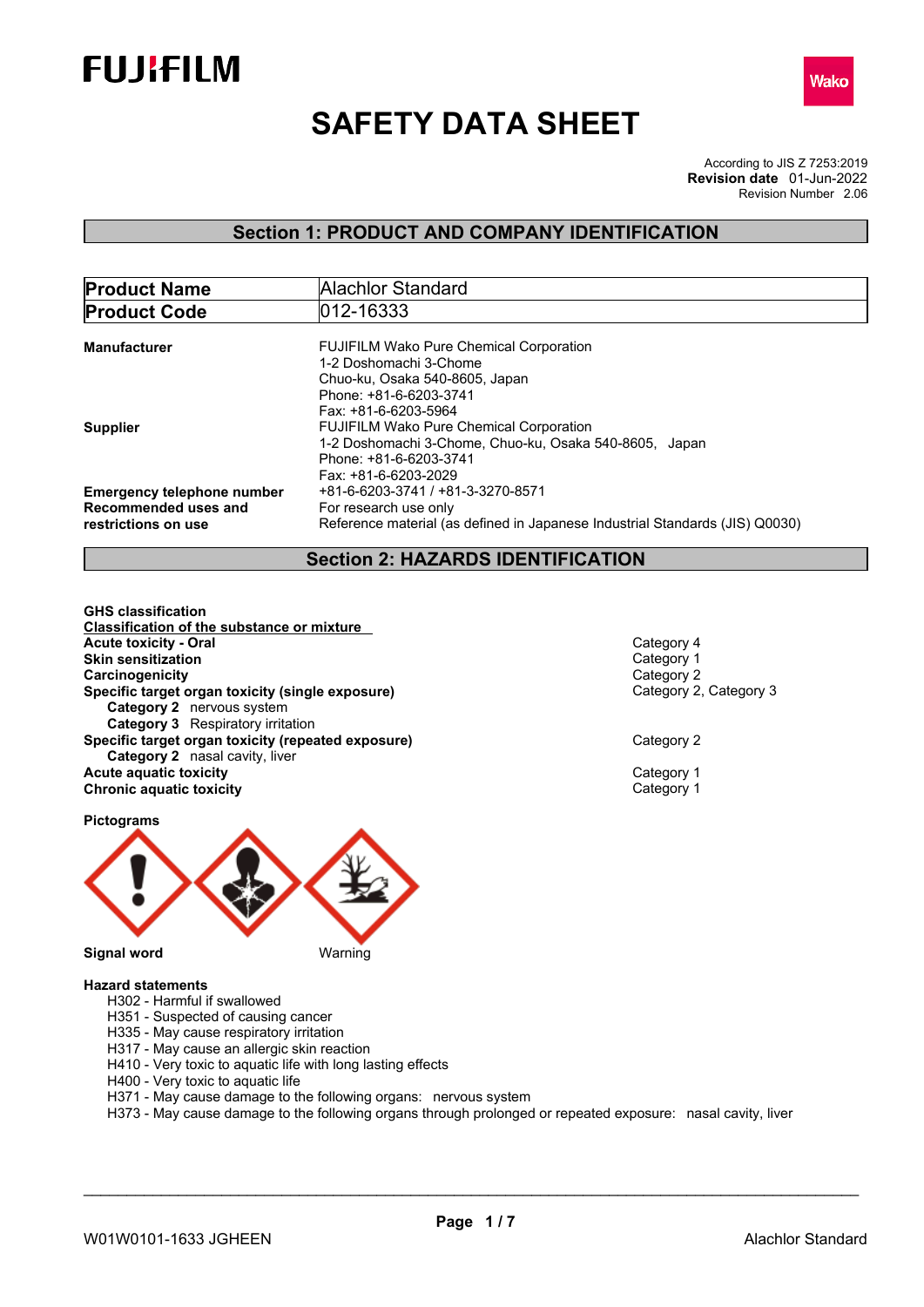#### **Precautionary statements-(Prevention)**

• Obtain special instructions before use

- Do not handle until all safety precautions have been read and understood
- Use personal protective equipment as required
- Contaminated work clothing should not be allowed out of the workplace
- Wear protective gloves
- Do not breathe dust/fume/gas/mist/vapors/spray
- Wash face, hands and any exposed skin thoroughly after handling
- Do not eat, drink or smoke when using this product
- Use only outdoors or in a well-ventilated area
- Avoid release to the environment

### **Precautionary statements-(Response)**

• IF exposed or concerned: Get medical advice/attention

- IF ON SKIN: Wash with plenty of soap and water
- If skin irritation or rash occurs: Get medical advice/attention
- Wash contaminated clothing before reuse
- IF INHALED: Remove victim to fresh air and keep at rest in a position comfortable for breathing
- IF SWALLOWED: Call a POISON CENTER or doctor/physician if you feel unwell
- Rinse mouth
- Collect spillage

### **Precautionary statements-(Storage)**

• Store in a well-ventilated place. Keep container tightly closed

- Store locked up
- **Precautionary statements-(Disposal)**
	- Dispose of contents/container to an approved waste disposal plant

**Others**

**Other hazards** Not available

### **Section 3: COMPOSITION/INFORMATION ON INGREDIENTS**

**Single Substance or Mixture** Substance

### **Formula** C14H20ClNO2

| <b>Chemical Name</b>      | Weight-% | <b>Molecular weight</b>                             | <b>ENCS</b> | <b>ISHL No.</b> | <b>CAS RN</b> |
|---------------------------|----------|-----------------------------------------------------|-------------|-----------------|---------------|
| 2-Chloro-N-(2,6-diethylp) | 98.0     | 269.77                                              | N/A         | 4-(10)-162      | 15972-60-8    |
| henyl)-N-(methoxymethyl   |          |                                                     |             |                 |               |
| l)acetamide               |          |                                                     |             |                 |               |
| Note on ISHL No.:         |          | * in the table means announced chemical substances. |             |                 |               |

**Impurities and/or Additives:** Not applicable

## **Section 4: FIRST AID MEASURES**

**Inhalation**

Remove to fresh air. If symptoms persist, call a physician.

**Skin contact**

Wash off immediately with soap and plenty of water. If symptoms persist, call a physician.

#### **Eye contact**

IF IN EYES: Rinse cautiously with water for several minutes. Remove contact lenses, if present and easy to do. Continue rinsing. Immediate medical attention is required.

#### **Ingestion**

Rinse mouth. Never give anything by mouth to an unconscious person. Call a physician or poison control center immediately. Do not induce vomiting without medical advice.

#### **Protection of first-aiders**

Use personal protective equipment as required.

## **Section 5: FIRE FIGHTING MEASURES**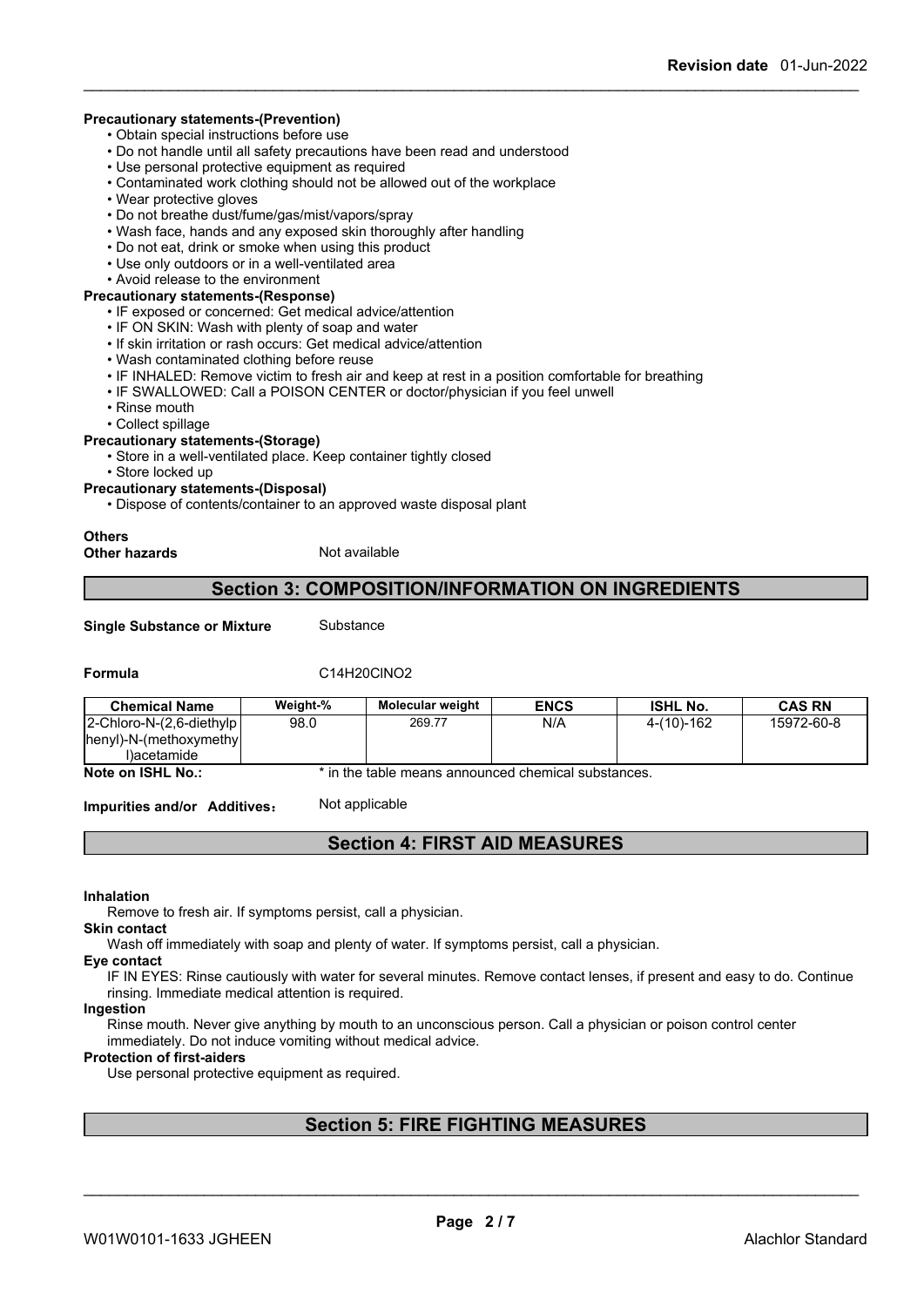#### **Suitable extinguishing media**

Water spray (fog), Carbon dioxide (CO2), Foam, Extinguishing powder, Sand

**Unsuitable extinguishing media**

No information available

#### **Specific hazards arising from the chemical product**

Thermal decomposition can lead to release of irritating and toxic gases and vapors.

**Special extinguishing method**

No information available

### **Special protective actions for**

### **fire-fighters**

Use personal protective equipment as required.Firefighters should wear self-contained breathing apparatus and full firefighting turnout gear.

### **Section 6: ACCIDENTAL RELEASE MEASURES**

#### **Personal precautions, protective equipment and emergency procedures**

For indoor, provide adequate ventilation process until the end of working. Deny unnecessary entry other than the people involved by, for example, using a rope. While working, wear appropriate protective equipments to avoid adhering it on skin, or inhaling the gas. Work from windward, and retract the people downwind.

#### **Environmental precautions**

To be careful not discharged to the environment without being properly handled waste water contaminated.

**Methods and materials for contaminent and methods and materials for cleaning up**

Sweep up and gather scattered particles, and collect it in an empty airtight container.

### **Recoverly, neutralization**

### No information available

**Secondary disaster prevention measures**

Clean contaminated objects and areas thoroughly observing environmental regulations.

## **Section 7: HANDLING AND STORAGE**

#### **Handling**

#### **Technical measures**

Avoid contact with strong oxidizing agents. Use with local exhaust ventilation.

#### **Precautions**

Do not rough handling containers, such as upsetting, falling, giving a shock, and dragging Prevent leakage, overflow, and scattering. Not to generate steam and dust in vain. Seal the container after use. After handling, wash hands and face, and then gargle In places other than those specified, should not be smoking or eating and drinking Should not be brought contaminated protective equipment and gloves to rest stops Deny unnecessary entry of non-emergency personnel to the handling area

#### **Safety handling precautions**

Avoid contact with skin, eyes or clothing. Use personal protective equipment as required.

#### **Storage**

# **Safe storage conditions**

**Safe packaging material** Glass

Keep container protect from light tightly closed. Store in a cool (2-10 °C) place. Packed with an inert gas.

**Incompatible substances** Strong oxidizing agents

### **Section 8: EXPOSURE CONTROLS/PERSONAL PROTECTION**

#### **Engineering controls**

In case of indoor workplace, seal the source or use a local exhaust system. Provide the safety shower facility, and handand eye-wash facility. And display their position clearly.

| <b>Exposure limits</b> |  |
|------------------------|--|
|------------------------|--|

| Chemical                                                                                 | <b>JSOH (Japan)</b> | <b>ISHL</b> | <b>ACGIF</b>              |
|------------------------------------------------------------------------------------------|---------------------|-------------|---------------------------|
| <b>Name</b>                                                                              |                     | (Japan)     | . .                       |
| <br>$\bigcap_{i=1}$<br>$\epsilon$<br>hviphenvi)-<br>.o-dieth.<br>Chloro<br>` -IN- -<br>. | N/A                 | N/A         | TWA.<br>m∩/m⊴<br>nhalable |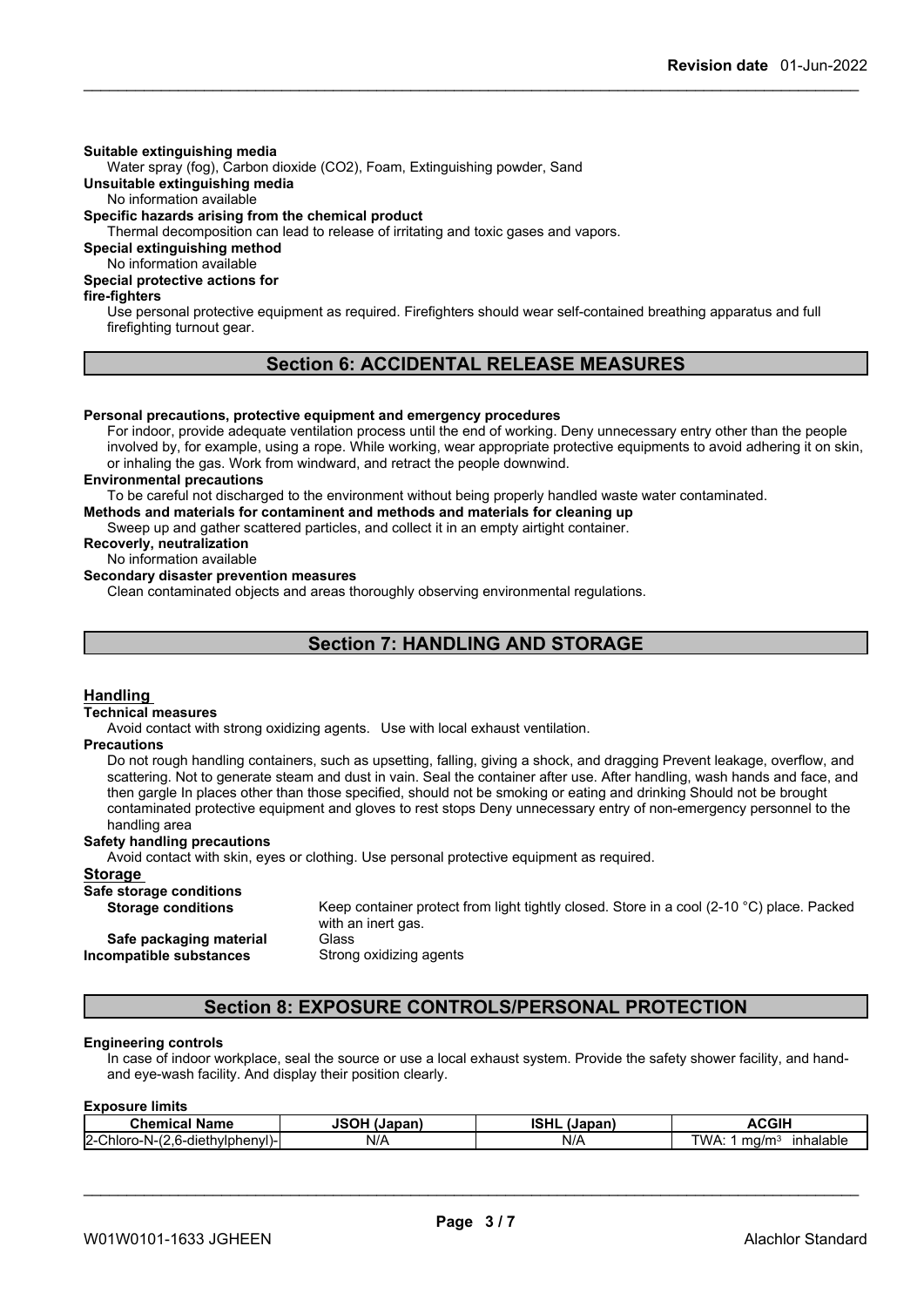| N.<br>` <sup>∖</sup> acetamıde<br>w |  | ---<br>vapor<br>and<br>170.IIO |  |
|-------------------------------------|--|--------------------------------|--|
| ^^<br>59<br>--<br>· J−t             |  |                                |  |

**Personal protective equipment**<br>**Respiratory protection** Dust mask

**Respiratory protection**<br>Hand protection **Skin** and body protection

**Protection gloves Eye protection** protective eyeglasses or chemical safety goggles<br> **Skin and body protection** Long-sleeved work clothes

**General hygiene considerations**

Handle in accordance with good industrial hygiene and safety practice.

## **Section 9: PHYSICAL AND CHEMICAL PROPERTIES**

| Form                                                   |                                                          |
|--------------------------------------------------------|----------------------------------------------------------|
| Color                                                  | white                                                    |
| <b>Appearance</b>                                      | crystalline powder - powder                              |
| Odor                                                   | Pungent odor                                             |
| Melting point/freezing point                           | 40 - 45 °C                                               |
| Boiling point, initial boiling point and boiling range | no data available                                        |
| <b>Flammability</b>                                    | no data available                                        |
| <b>Evaporation rate:</b>                               | no data available                                        |
| Flammability (solid, gas):                             | no data available                                        |
| Upper/lower flammability or                            |                                                          |
| explosive limits                                       |                                                          |
| Upper:                                                 | no data available                                        |
| Lower:                                                 | no data available                                        |
| <b>Flash point</b>                                     | no data available                                        |
| Auto-ignition temperature:                             | no data available                                        |
| Decomposition temperature:                             | no data available                                        |
| рH                                                     | no data available                                        |
| Viscosity (coefficient of viscosity)                   | no data available                                        |
| <b>Dynamic viscosity</b>                               | no data available                                        |
| <b>Solubilities</b>                                    | Ethanol, acetone: soluble. water: very slightly soluble. |
| n-Octanol/water partition coefficient: (log Pow)       | no data available                                        |
| Vapour pressure                                        | no data available                                        |
| <b>Specific Gravity / Relative density</b>             | no data available                                        |
| Vapour density                                         | no data available                                        |
| <b>Particle characteristics</b>                        | no data available                                        |

## **Section 10: STABILITY AND REACTIVITY**

#### **Stability**

**Reactivity no data available Chemical stability** May be altered by light. **Hazardous reactions** None under normal processing **Conditions to avoid** Extremes of temperature and direct sunlight **Incompatible materials** Strong oxidizing agents **Hazardous decomposition products** Carbon monooxide (CO), Carbon dioxide (CO2), Nitrogen oxides (NOx), Halides

## **Section 11: TOXICOLOGICAL INFORMATION**

### **Acute toxicity**

| <b>Chemical Name</b>            | Oral LD50                       | Dermal LD50          | <b>Inhalation LC50</b>              |
|---------------------------------|---------------------------------|----------------------|-------------------------------------|
| 2-Chloro-N-(2,6-diethylphenyl)- | 1150 mg/kg <sub>\</sub><br>(Rat | 3500 mg/kg<br>Rabbit | $23400 \text{ ma/m}^3$<br>Rat ) 6 h |
| N-(methoxymethyl)acetamide      |                                 | 200 mg/kg<br>Rat     |                                     |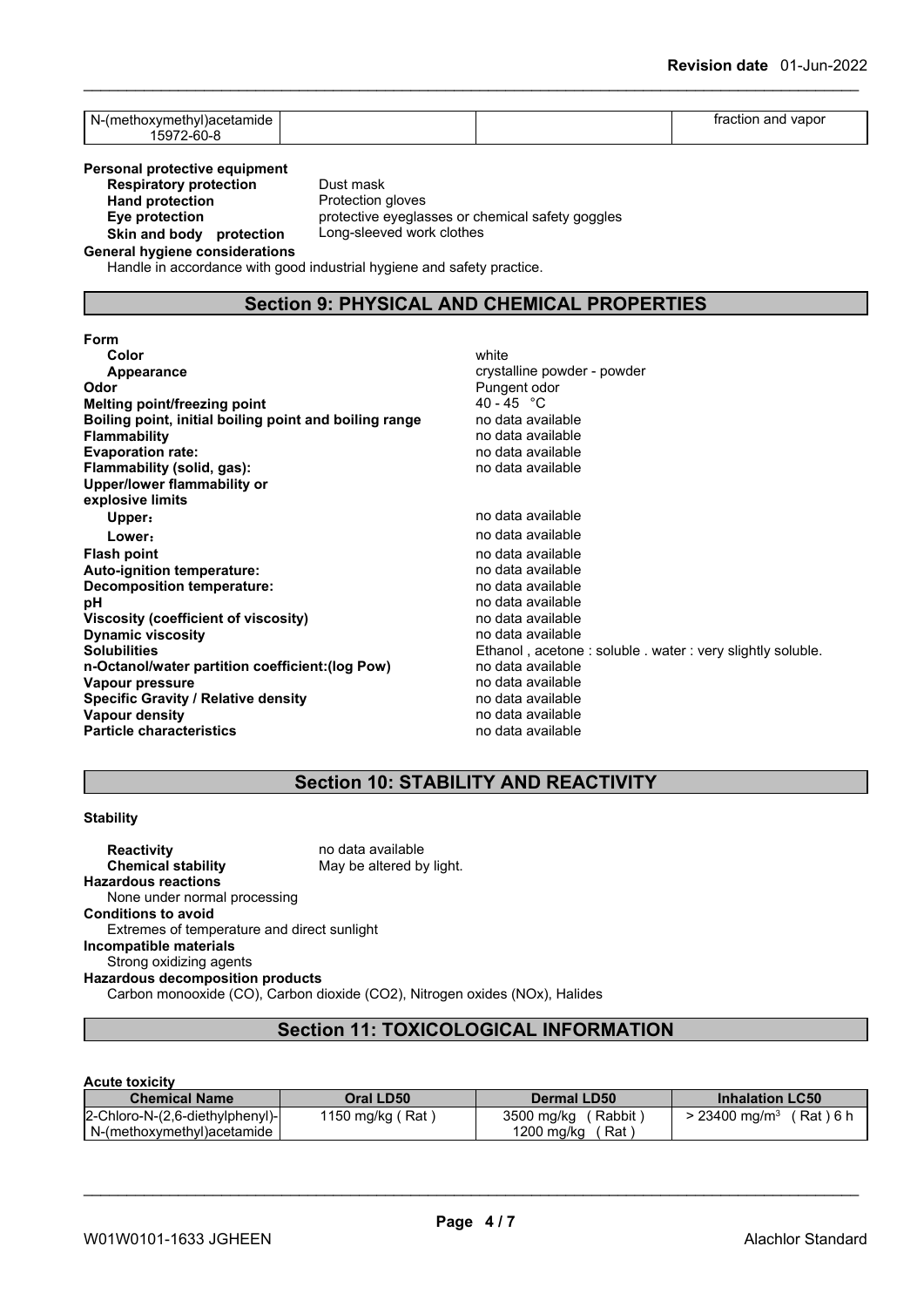|                                                                                      |                                                               | Rabbit)<br>13300 mg/kg                           |                                                                                         |
|--------------------------------------------------------------------------------------|---------------------------------------------------------------|--------------------------------------------------|-----------------------------------------------------------------------------------------|
|                                                                                      |                                                               |                                                  |                                                                                         |
| <b>Chemical Name</b>                                                                 | Acute toxicity -oral- source<br>information                   | Acute toxicity -dermal- source<br>information    | Acute toxicity -inhalation gas-<br>source information                                   |
| 2-Chloro-N-(2,6-diethylphenyl)-N-(m Based on the NITE GHS<br>ethoxymethyl) acetamide | classification results.                                       | Based on the NITE GHS<br>classification results. | Based on the NITE GHS<br><b>I</b> classification results.                               |
|                                                                                      |                                                               |                                                  |                                                                                         |
| <b>Chemical Name</b>                                                                 | <b>Acute toxicity -inhalation</b><br>vapor-source information | source information                               | Acute toxicity -inhalation dust- Acute toxicity -inhalation mist-<br>source information |
| 2-Chloro-N-(2,6-diethylphenyl)-N-(m Based on the NITE GHS<br>ethoxymethyl) acetamide | classification results.                                       | Based on the NITE GHS<br>classification results. | Based on the NITE GHS<br><b>I</b> classification results.                               |
| <b>Skin irritation/corrosion</b>                                                     |                                                               |                                                  |                                                                                         |
| <b>Chemical Name</b>                                                                 |                                                               |                                                  | Skin corrosion/irritation source information                                            |

| <b>Chemical Name</b>                                       | Skin corrosion/irritation source information         |  |
|------------------------------------------------------------|------------------------------------------------------|--|
| 2-Chloro-N-(2,6-diethylphenyl)-N-(methoxymethyl) acetamide | Based on the NITE GHS classification results.        |  |
| Serious eye damage/ irritation                             |                                                      |  |
| <b>Chemical Name</b>                                       | Serious eye damage/irritation source information     |  |
| 2-Chloro-N-(2,6-diethylphenyl)-N-(methoxymethyl) acetamide | Based on the NITE GHS classification results.        |  |
| Respiratory or skin sensitization                          |                                                      |  |
| <b>Chemical Name</b>                                       | Respiratory or Skin sensitization source information |  |
| 2-Chloro-N-(2,6-diethylphenyl)-N-(methoxymethyl) acetamide | Based on the NITE GHS classification results.        |  |
| Reproductive cell mutagenicity                             |                                                      |  |
| <b>Chemical Name</b>                                       | germ cell mutagencity source information             |  |
| 2-Chloro-N-(2,6-diethylphenyl)-N-(methoxymethyl)acetamide  | Based on the NITE GHS classification results.        |  |
| Carcinogenicity                                            |                                                      |  |
| <b>Chemical Name</b>                                       | <b>Carcinogenicity source information</b>            |  |
| 2-Chloro-N-(2,6-diethylphenyl)-N-(methoxymethyl)acetamide  | Based on the NITE GHS classification results.        |  |

| <b>Chemical Name</b>                                       | <b>NTP</b> | <b>IARC</b>                                   | <b>ACGIH</b>                                | <b>JSOH</b> (Japan) |
|------------------------------------------------------------|------------|-----------------------------------------------|---------------------------------------------|---------------------|
| 2-Chloro-N-(2,6-diethylphenyl)-N-(methoxymethyl)           |            |                                               | A3                                          |                     |
| acetamide                                                  |            |                                               |                                             |                     |
| 15972-60-8                                                 |            |                                               |                                             |                     |
| <b>Reproductive toxicity</b>                               |            |                                               |                                             |                     |
| <b>Chemical Name</b>                                       |            |                                               | Reproductive toxicity source information    |                     |
| 2-Chloro-N-(2,6-diethylphenyl)-N-(methoxymethyl) acetamide |            | Based on the NITE GHS classification results. |                                             |                     |
| <b>STOT-single exposure</b>                                |            |                                               |                                             |                     |
| <b>Chemical Name</b>                                       |            |                                               | STOT -single exposure-source information    |                     |
| 2-Chloro-N-(2,6-diethylphenyl)-N-(methoxymethyl) acetamide |            | Based on the NITE GHS classification results. |                                             |                     |
| <b>STOT-repeated exposure</b>                              |            |                                               |                                             |                     |
| <b>Chemical Name</b>                                       |            |                                               | STOT -repeated exposure- source information |                     |
| 2-Chloro-N-(2,6-diethylphenyl)-N-(methoxymethyl) acetamide |            | Based on the NITE GHS classification results. |                                             |                     |
| <b>Aspiration hazard</b>                                   |            |                                               |                                             |                     |
| <b>Chemical Name</b>                                       |            |                                               | <b>Aspiration Hazard source information</b> |                     |
| 2-Chloro-N-(2,6-diethylphenyl)-N-(methoxymethyl) acetamide |            | Based on the NITE GHS classification results. |                                             |                     |

## **Section 12: ECOLOGICAL INFORMATION**

## **Ecotoxicity**

| <b>Chemical Name</b>            | Algae/aguatic plants      | Fish                      | <b>Crustacea</b>   |
|---------------------------------|---------------------------|---------------------------|--------------------|
| 2-Chloro-N-(2,6-diethylphenyl)- | EC50:Pseudokirchneriella  | LC50: Lepomis macrochirus | EC50:Daphnia magna |
| N-(methoxymethyl)acetamide      | subcapitata               | $2.5$ - 3.2 mg/L 96 h     | 6 - 9.9 mg/L 48 h  |
|                                 | $0.004 - 0.009$ mg/L 96 h | LC50: Pimephales promelas |                    |
|                                 | static                    | 5.0 mg/L 96 h             |                    |
|                                 | EC50:Pseudokirchneriella  | LC50: Oncorhynchus mykiss |                    |
|                                 | subcapitata               | 100 mg/L 96 h             |                    |
|                                 | $0.0115$ mg/L 72 h        |                           |                    |

**Other data**<br> **Chemical Name Chemical Short-term** (acute) hazardous to the **Long-term** (chronic) hazardous to the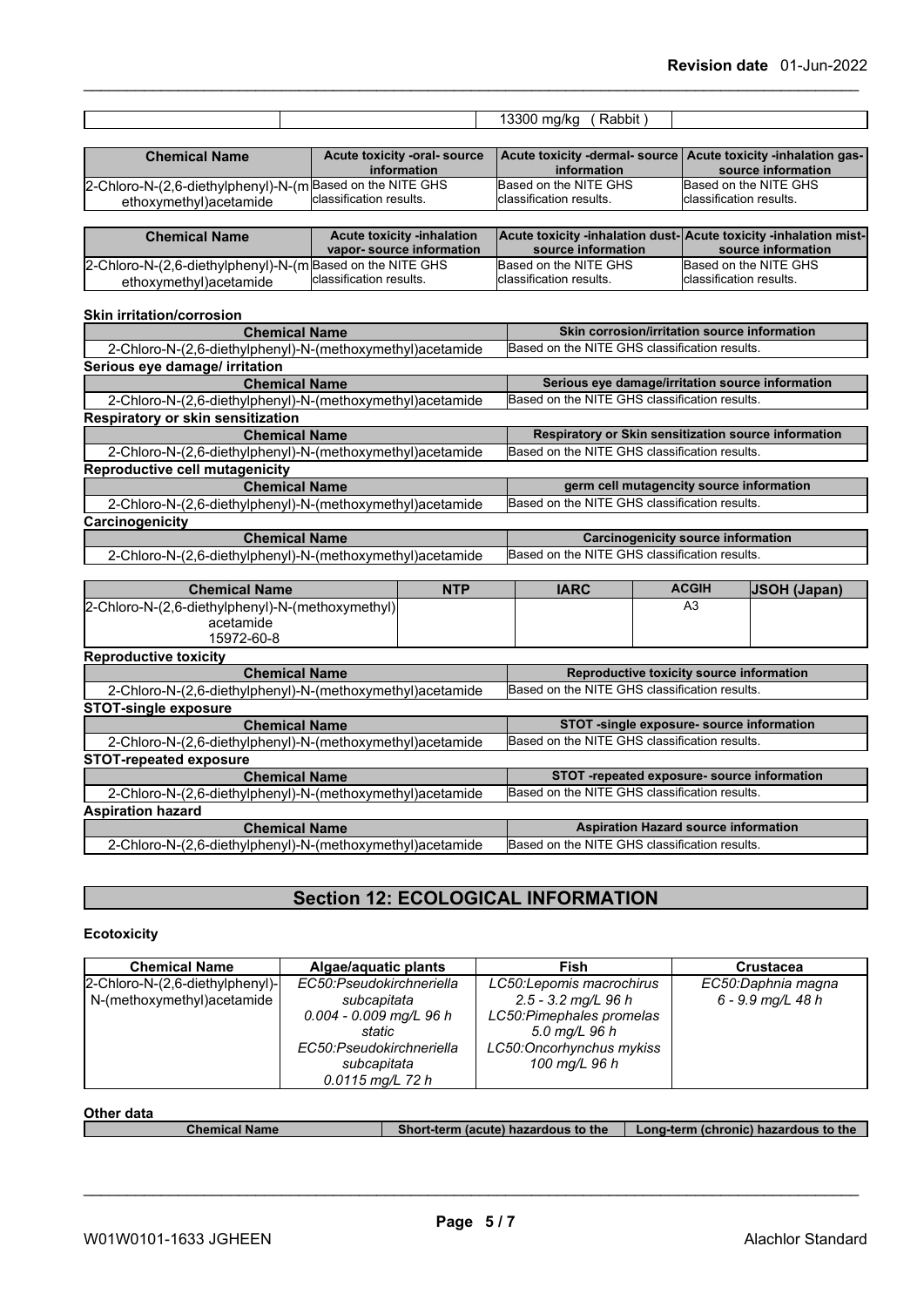|                                                                                         | aquatic environment source<br>information | aquatic environment source<br>information |
|-----------------------------------------------------------------------------------------|-------------------------------------------|-------------------------------------------|
| 2-Chloro-N-(2,6-diethylphenyl)-N-(methoxymethyl)ac Based on the NITE GHS classification |                                           | Based on the NITE GHS classification      |
| etamide                                                                                 | Iresults.                                 | <i><b>Iresults.</b></i>                   |

| Persistence and degradability    |  |
|----------------------------------|--|
| <b>Bioaccumulative potential</b> |  |
| <b>Mobility in soil</b>          |  |
| Hazard to the ozone layer        |  |
| <b>Mobility</b>                  |  |
|                                  |  |

**No information available No information available Mobility in soil** No information available **Hazard to the ozone layer** No information available

## **Section 13: DISPOSAL CONSIDERATIONS**

#### **Waste from residues**

Disposal should be in accordance with applicable regional, national and local laws and regulations. **Contaminated container and contaminated packaging**

Disposal should be in accordance with applicable regional, national and local laws and regulations.

## **Section 14: TRANSPORT INFORMATION**

| <b>ADR/RID</b>                   |                                                                                                                   |
|----------------------------------|-------------------------------------------------------------------------------------------------------------------|
| <b>UN number</b>                 | <b>UN3077</b>                                                                                                     |
| Proper shipping name:            | Environmentally hazardous substance, solid, n.o.s.<br>(2-Chloro-N-(2,6-diethylphenyl)-N-(methoxymethyl)acetamide) |
| <b>UN classfication</b>          | 9                                                                                                                 |
| <b>Subsidiary hazard class</b>   |                                                                                                                   |
| Packing group                    | Ш                                                                                                                 |
| <b>Marine pollutant</b>          | Yes                                                                                                               |
|                                  |                                                                                                                   |
| <b>IMDG</b>                      |                                                                                                                   |
| <b>UN number</b>                 | <b>UN3077</b>                                                                                                     |
| Proper shipping name:            | Environmentally hazardous substance, solid, n.o.s.<br>(2-Chloro-N-(2,6-diethylphenyl)-N-(methoxymethyl)acetamide) |
| UN classfication                 | 9                                                                                                                 |
| <b>Subsidiary hazard class</b>   |                                                                                                                   |
| Packing group                    | III                                                                                                               |
| <b>Marine pollutant (Sea)</b>    | Yes                                                                                                               |
| Transport in bulk according to   | No information available                                                                                          |
| Annex II of MARPOL 73/78 and     |                                                                                                                   |
| the IBC Code                     |                                                                                                                   |
| <b>IATA</b>                      |                                                                                                                   |
| UN number                        | <b>UN3077</b>                                                                                                     |
| Proper shipping name:            | Environmentally hazardous substance, solid, n.o.s.                                                                |
|                                  | (2-Chloro-N-(2,6-diethylphenyl)-N-(methoxymethyl)acetamide)                                                       |
| UN classfication                 | 9                                                                                                                 |
| <b>Subsidiary hazard class</b>   |                                                                                                                   |
| Packing group                    | Ш                                                                                                                 |
| <b>Environmentally Hazardous</b> | Yes                                                                                                               |
| <b>Substance</b>                 |                                                                                                                   |

## **Section 15: REGULATORY INFORMATION**

| International Inventories |        |  |
|---------------------------|--------|--|
| <b>EINECS/ELINCS</b>      | Listed |  |
| <b>TSCA</b>               | -      |  |
| Japanese regulations      | .      |  |

**Fire Service Act** Not applicable